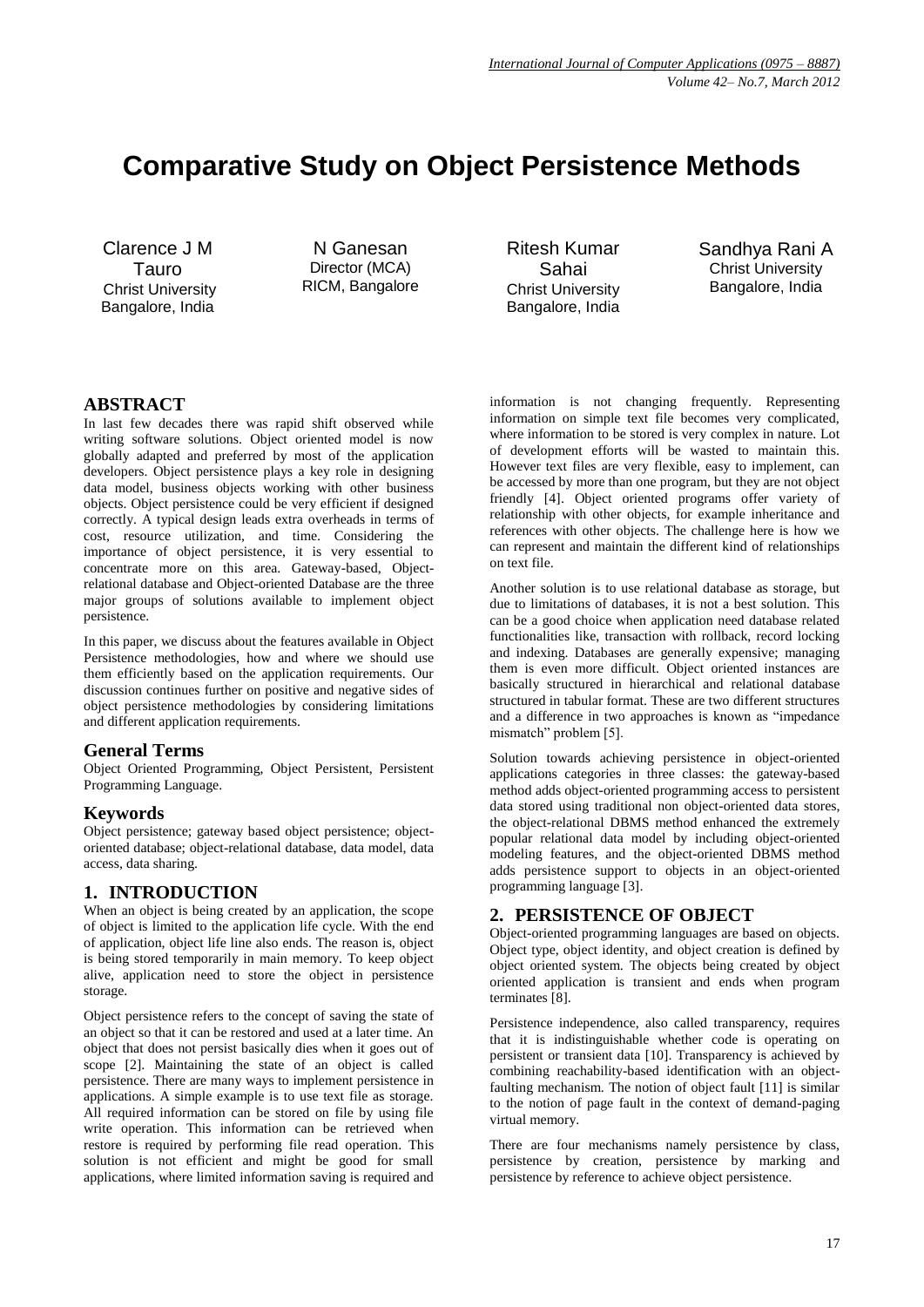# **2.1 Persistence by Class**

In this mechanism, we declare class to be persistent. All objects of the class are then persistent objects. Simple, but not much flexible, it is often useful to have both transient and persistent objects in a single class [8]. In many OODB systems, declaring a class to be persistent is interpreted as `persistable"; objects in the class potentially can be made persistent.

# **2.2 Persistence by Creation**

This category for object persistent introduces new syntax to create persistent objects, by extending the syntax for creating transient objects.

## **2.3 Persistence by Marking**

In this object persistent mechanism we mark an object persistent after it is created (and before the program terminates). All objects are created as transient objects, but, if an object is to persist beyond the execution of program, it must be marked explicitly as persistent before program terminates.

## **2.4 Persistence by Reference**

In this approach we explicitly declared the persistent object (sometimes referred as root object also). Objects can be one or more based on the requirements. Objects who referred the root persistent object either directly or indirectly also becomes the persistent objects. It is easy to make the entire data structure persistent by just declaring the root of the structure as persistent, but it becomes expensive when we try to trace the chains in detection for a database system.

An object is basically defined by its state and behavior. The system state cannot be defined completely without considering the relationship between other objects. In object oriented environment reference pointers are used to express the relationship between objects. To keep the relations between persistent objects after a program termination alive the special pointer class PersistentPtr is introduced [12].

# **3. OBJECT PERSISTAECE APPROACHES**

Object-oriented models are globally adopted and preferred by most application developers for writing advance applications. Majority of today's applications have to deal with the persistent data, therefore object persistence is becoming a critical need and its use in applications is increasing day by day. So, it is essential to focus more on object persistence in order to make Object Oriented applications more efficient and useful [3].

Persistence deals with more than just the lifetime of data. In object-oriented databases, not only does the state of an object persist, but its class must also transcend any individual program, so that every program interprets this saved state in the same way [1]. This clearly makes it challenging to maintain the integrity of a database as it grows, particularly if we must change the class of an object.

Three classes, Gateway-Based, Object-Relational DBMS and Object-Oriented DBMS object persistence approaches enable us to achieve persistence in certain classes of object-oriented applications, and each approach has been therefore affected by the requirements of the class of applications it supports.

# **3.1 Gateway-Based Object Persistence (GOP)**

The gateway-based object persistence (GOP) approach is a middleware solution that attempts to bridge the gap between the object-oriented paradigm data model and the non-objectoriented data model used to store the objects [6]. These systems provide a sort of runtime mapping or translation between the two models in a fashion that is transparent to the programmer. The only attention required by the application developer in process; when non-trivial mappings between types in the models need to be explicitly stated.

This approach is featured by being both application and dataindependent. It is used to support an object-oriented programming model for applications which are using traditional non-object-oriented data stores to store data for an object.

#### **Table 1. Gateway-Based Object Persistence**

| <b>Advantages</b>                                                                                                                                                                                            | <b>Limitations</b>                                                                                                      |
|--------------------------------------------------------------------------------------------------------------------------------------------------------------------------------------------------------------|-------------------------------------------------------------------------------------------------------------------------|
| Integrating<br>enterprise<br>information systems and<br>providing<br>common<br>$\mathbf a$<br>framework for building<br>object-oriented<br>applications.                                                     | Randomly/arbitrarily<br>complex objects in a<br>legacy database<br>system.<br>Blindly mapping<br>object-oriented models |
| Managing shared,<br>distributed,<br>heterogeneous, and<br>language-neutral<br>persistent business<br>objects.                                                                                                | to non-object-oriented<br>databases because it<br>gives bad performance<br>and complex<br>application logic.            |
| Building a GOP<br>application that legacy<br>applications continue to<br>work on data that are<br>also being accessed by<br>the new application.                                                             |                                                                                                                         |
| Providing object-<br>oriented access to<br>legacy non-object-<br>oriented data.                                                                                                                              |                                                                                                                         |
| Building applications<br>that have an<br>overwhelming need to<br>access legacy data and<br>heterogeneous data<br>access, while allowing<br>legacy applications to<br>continue to work on the<br>legacy data. |                                                                                                                         |

This approach commonly supports when programmers intend to use existing non-object-oriented data stores but write applications using object-oriented programming models[3]. The data store schema that is used to store the persistent state of the objects in the data store is different from the objects having a different model (object-oriented) for an application. So, the system which is adopting GOP method performs a mapping between both object-oriented schema and nonobject-oriented data store schema [9]. While application is executing, the GOP system translates objects from the representation used in the data store to the representation used in the application and vice versa. Table 1 explains the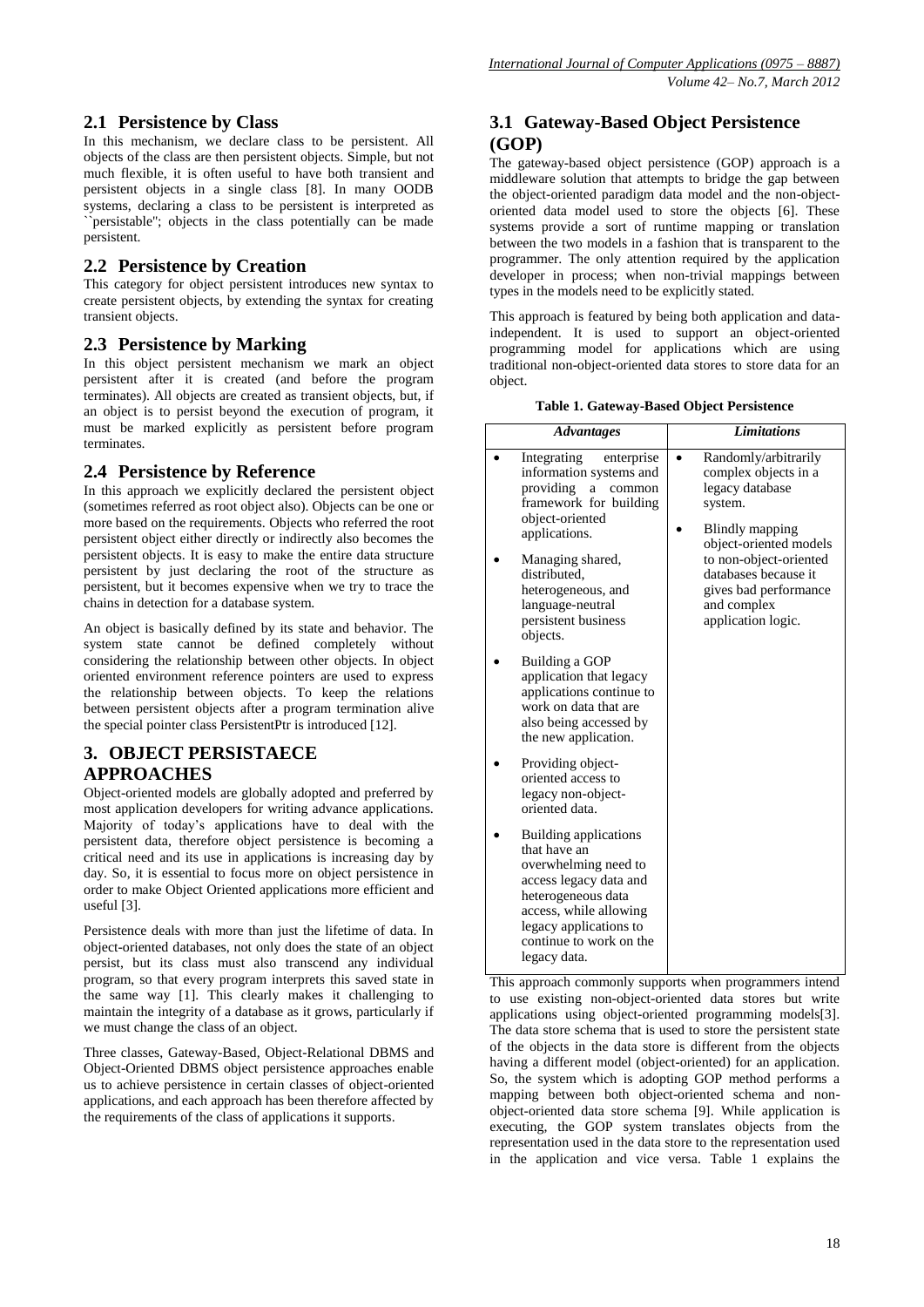capacity and limitations of Gateway-Based Object Persistence.

The standards activity relevant to GOP is being developed by the Object Management Group (OMG). Object Management Group, Inc. (OMG) is an open membership, not-for-profit computer industry standards consortium that produces and maintains computer industry specifications for interoperable, portable and reusable enterprise applications in distributed, heterogeneous environments [7]. The most important specification OMG has adopted is CORBA (Common Object Request Broker Architecture). Aside from CORBA, the following adopted specifications are directly related to object persistence: Persistent Object Service, Object Query Service, Object Relationships Service, Object Transaction Service, and Object Security Service.

Gateway-Based Object Persistence Applications: There are several systems that are using GOP e.g. VisualAge C++ Data Access Builder, SMRC, ObjectStore Gateway, Persistence, UniSQL/M, Gemstone/Gateway and Subtleware/SQL.

GOP applications can access other OODBMSs and can store complex objects natively in them while continuing to access and update data in legacy databases but this feature is still facing some problems and challenges and experts are working on them. Some problems are related to integration of object persistence with object query, object transaction and workflow, and object security. The OMG group is continuously specifying standards in this area for greater use of objects.

# **3.2 Object-Relational DBMSs (ORDBMSs)**

The object-relational DBMS persistence (ORDBMS) solution is a bottom-up solution that attempts to build on, or extend, the existing relational data model to work with objects. The premise here is that the RDBMS has been extremely successful in business applications, implemented by successful vendors, and already has a standard query language to expand [6]. RDBMS persistence depends on a persistence delegate, code that hides or abstracts the details of object and table while maintaining table concurrency [18].

This method is a bottom-up approach which is featured by being data (or database) oriented. In today's database applications, the relational model is very much successful in practice and already SQL is accepted as an universal standard. ORDBMSs is used to add support for object oriented data modeling by extending both the relational data model and the query language along with retaining the already successful technology like SQL of a relational DBMS relatively intact.

| <b>Advantages</b>                                                                                                                                                                                                                   | <b>Limitations</b>                                                                                                                                 |
|-------------------------------------------------------------------------------------------------------------------------------------------------------------------------------------------------------------------------------------|----------------------------------------------------------------------------------------------------------------------------------------------------|
| Extending the usefulness of<br>existing, legacy data stored in<br>relational databases.<br>Addressing the mismatch and<br>performance issues while<br>accessing relational data from an<br>object-oriented programming<br>language. | Focuses only<br>on data<br>in relational<br>stored<br>databases or whatever in<br>the future can be stored in<br>extended relational<br>databases. |
| Applications that need extremely<br>good query support, excellent<br>security, integrity, concurrency<br>and robustness, and<br>high<br>transaction rates.                                                                          |                                                                                                                                                    |

The standards activity on this area is based on an extension of the SOL standard. X3H2 (the American committee responsible for the specification of the SQL standard) has been working on object extensions to SQL. These extensions have become part of the new draft of the SQL standard named SQL3. The SQL3 standard is an ongoing attempt to standardize extensions to the relational model and query language.

ORDBMS Applications: There are two classes of objectrelational DBMSs in the market; those that have been built from scratch (e.g., Illustra, UniSQL), and those that are built by extending existing relational DBMSs (e.g.: DB2, Informix, Oracle, and Sybase). Following table (Table 2) listed the advantages and limitations of Object-Relational DBMSs.

# **3.3 Object-Oriented DBMSs (OODBMSs)**

This approach is a top-down approach which is featured by being application or programming language centric. The main usage of OODBMS is to provide an effective method to add persistence to objects so that they can be used in an objectoriented programming language (OOPL) like C++ or Smalltalk.

There are two approaches to creating an object-oriented database, "Extended database" and "Persistent programming language" [8]. Extended database add the concepts of object orientation to existing object-oriented language, and Persistent programming languages extend existing object-oriented languages to deal with databases by adding concepts such as persistence and collections.

The OODBMSs are normally referred to as persistent programming language systems since they have their base platform in object-oriented programming languages.

| <b>Table 3. Object-Oriented DBMSs</b> |  |
|---------------------------------------|--|
|                                       |  |

| <b>Advantages</b>                                                                                                                                                                                                                                                            | <b>Limitations</b>                                                                                                           |
|------------------------------------------------------------------------------------------------------------------------------------------------------------------------------------------------------------------------------------------------------------------------------|------------------------------------------------------------------------------------------------------------------------------|
| application<br>Storing<br>objects, e.g., presentation<br>or view objects.                                                                                                                                                                                                    | <b>OODBMSs</b><br>do<br>not<br>$\bullet$<br>provide<br>good<br>as<br>a<br>facility<br>query<br>as<br>ORDBMS <sub>s</sub> .   |
| Providing<br>seamless<br>persistence<br>from<br>a<br>programming<br>language<br>point of view.                                                                                                                                                                               | The transaction<br>rates<br>supported by<br>the<br>OODBMSs do not yet                                                        |
| Avoiding<br>mismatch<br>by providing<br>issues<br>extensive support for the<br>data modeling features of<br>object-<br>more<br><b>or</b><br>one<br>oriented programming<br>languages.                                                                                        | approach the high rates<br>achieved by relational<br><b>DBMSs</b><br>standard<br>on<br>transaction processing<br>benchmarks. |
| The applications that<br>need excellent<br>navigational performance.                                                                                                                                                                                                         |                                                                                                                              |
| Object-oriented database<br>allow<br>models<br>better<br>support for<br>managing<br>objects<br>complex<br>and<br>encapsulation, real-time<br>that<br>systems<br>need to<br>handle large and complex<br>applications<br>would<br>require an object oriented<br>approach [20]. |                                                                                                                              |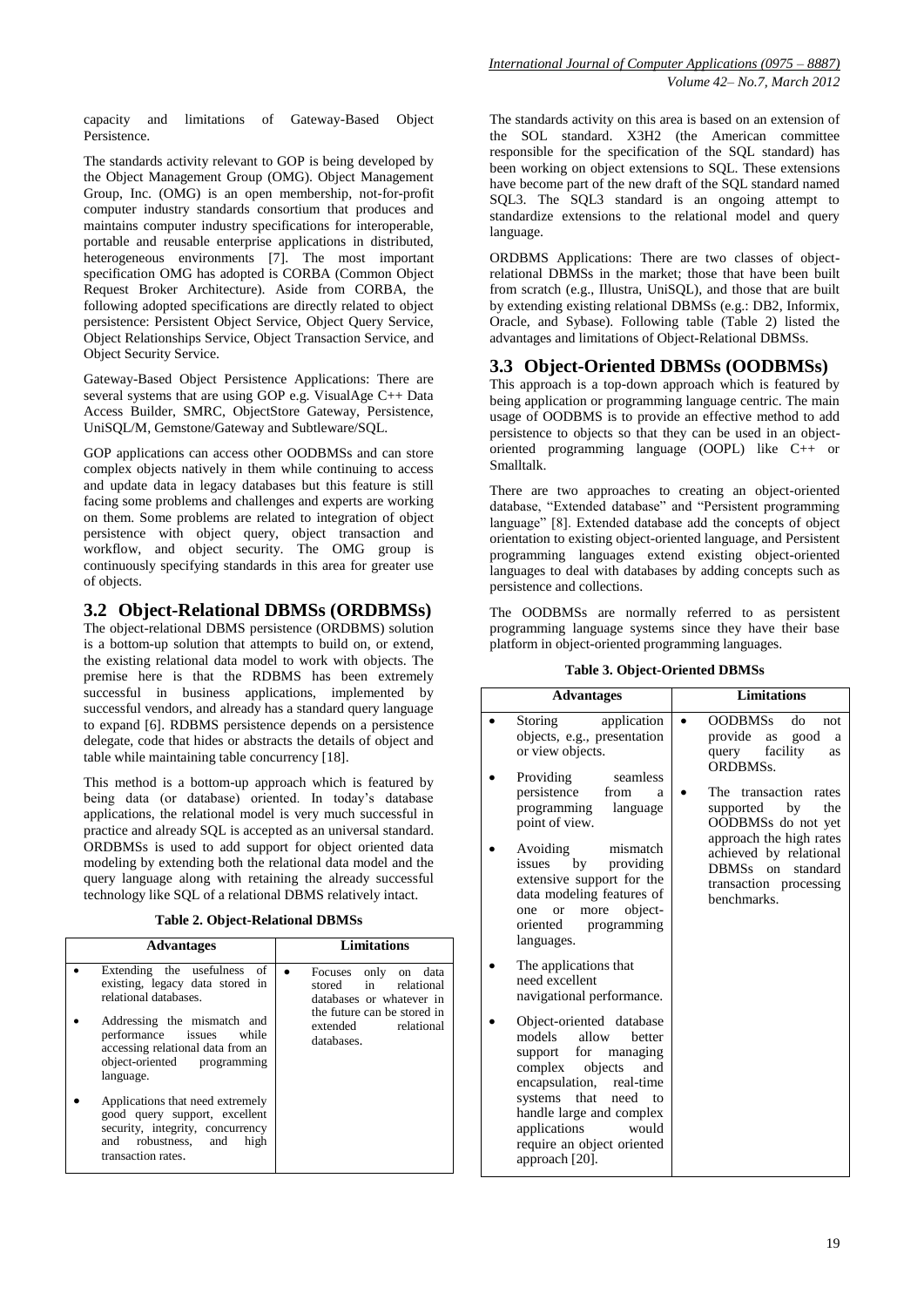OODBMS Applications: Object-oriented DBMSs support for persistent objects from more than one programming language, distribution of data, advanced transaction models, versions, schema evolution, and dynamic generation of new types. Even though many of these features have little to do with object orientation, object-oriented DBMSs emphasize them in their systems and applications. There are several object-oriented DBMSs in the market (e.g., Gemstone, Objectivity/DB, ObjectStore, Ontos, O2, Itasca and Matisse). Table 3 describes the advantage and limitations of Object-Oriented DBMSs.

# **4. GATEWAY-BASED, OBJECT-RELATIONAL DBMS AND OBJECT-ORIENTED DBMS VS OBJECT ORIENTED APPLICATION CHARACTERISTICS AND REQUIREMENTS**

This section will discuss about the different object-oriented applications requirement, their need, behavior and characteristics. The focus will be on how and which approach will be useful and why?

# **4.1 Data Modeling**

A data model is a collection of conceptual tools for describing data, data relationships, data semantics, and consistency constraints. The object-oriented data model extends the representation of entities by adding notions of encapsulation, methods (functions), and object identity. The object-relational data model combines features of the object-oriented data model and the relational data model.

The object-relational data model extends the relational data model by providing a richer type system including collection types, and object orientation. Object orientation provides inheritance with subtypes and sub-tables, as well as object (tuple) references.

#### *4.1.1 Object Identity*

Object identity is a major concern for object persistence. In a programming environment an object can be created, assigned or copied, and can be deleted or accessed by program. Generally virtual address memory of a transient object is considered as object identifier.

#### *4.1.2 Complex Object*

An object can have any number of attributes, arguments, and/or elements. A complex object mechanism allows an object to contain attributes that can themselves be objects.

#### *4.1.3 Composite Object*

Object-oriented applications utilize a composite object as a group of objects that are part of a parent object that is typically a collection. Composite objects are individual objects that are related and form part of a group.

## *4.1.4 Relationships*

Instead of "building in" a few fixed relationships, systems must be capable of supporting user-defined relationships, for two reasons: first, these few proposed relationships are not sufficient for all applications; second, their required semantics vary from one installation to another, from one application to another, or even from one use of the relationship to another [16].

#### *4.1.5 Encapsulation*

Encapsulation is a technique for minimizing interdependencies between separately-written and separatelycompiled modules by defining a strict external interface: objects are accessible only through their external operations [13].

#### *4.1.6 Inheritance*

The objective of organizing objects in a hierarchy of classes is to share properties of the objects in useful, economical and meaningful ways through inheritance [10].

| <b>Object Persistence Approaches</b> |                                                                                                                                                                                                                                                                                                                                                                 |                                                                                                                                                                                                                                                                                                                                                            |  |
|--------------------------------------|-----------------------------------------------------------------------------------------------------------------------------------------------------------------------------------------------------------------------------------------------------------------------------------------------------------------------------------------------------------------|------------------------------------------------------------------------------------------------------------------------------------------------------------------------------------------------------------------------------------------------------------------------------------------------------------------------------------------------------------|--|
|                                      | Object-                                                                                                                                                                                                                                                                                                                                                         | Object-                                                                                                                                                                                                                                                                                                                                                    |  |
|                                      | <b>Relational</b>                                                                                                                                                                                                                                                                                                                                               | <b>Oriented</b>                                                                                                                                                                                                                                                                                                                                            |  |
|                                      | <b>Database</b>                                                                                                                                                                                                                                                                                                                                                 | <b>Database</b>                                                                                                                                                                                                                                                                                                                                            |  |
|                                      | <b>Management</b>                                                                                                                                                                                                                                                                                                                                               | <b>Manageme</b>                                                                                                                                                                                                                                                                                                                                            |  |
|                                      | System (OR                                                                                                                                                                                                                                                                                                                                                      | nt System                                                                                                                                                                                                                                                                                                                                                  |  |
|                                      | DBMS)                                                                                                                                                                                                                                                                                                                                                           | (OODBMS)                                                                                                                                                                                                                                                                                                                                                   |  |
| Support                              | Starting to                                                                                                                                                                                                                                                                                                                                                     | Supported                                                                                                                                                                                                                                                                                                                                                  |  |
| limited by                           | provide                                                                                                                                                                                                                                                                                                                                                         |                                                                                                                                                                                                                                                                                                                                                            |  |
|                                      | support                                                                                                                                                                                                                                                                                                                                                         |                                                                                                                                                                                                                                                                                                                                                            |  |
| database                             | through row                                                                                                                                                                                                                                                                                                                                                     |                                                                                                                                                                                                                                                                                                                                                            |  |
|                                      |                                                                                                                                                                                                                                                                                                                                                                 |                                                                                                                                                                                                                                                                                                                                                            |  |
|                                      |                                                                                                                                                                                                                                                                                                                                                                 | Supported                                                                                                                                                                                                                                                                                                                                                  |  |
| supported                            | extensions to                                                                                                                                                                                                                                                                                                                                                   |                                                                                                                                                                                                                                                                                                                                                            |  |
| using                                | the relational                                                                                                                                                                                                                                                                                                                                                  |                                                                                                                                                                                                                                                                                                                                                            |  |
|                                      |                                                                                                                                                                                                                                                                                                                                                                 |                                                                                                                                                                                                                                                                                                                                                            |  |
|                                      |                                                                                                                                                                                                                                                                                                                                                                 |                                                                                                                                                                                                                                                                                                                                                            |  |
|                                      |                                                                                                                                                                                                                                                                                                                                                                 |                                                                                                                                                                                                                                                                                                                                                            |  |
|                                      |                                                                                                                                                                                                                                                                                                                                                                 |                                                                                                                                                                                                                                                                                                                                                            |  |
|                                      |                                                                                                                                                                                                                                                                                                                                                                 | Supported                                                                                                                                                                                                                                                                                                                                                  |  |
|                                      |                                                                                                                                                                                                                                                                                                                                                                 | using class                                                                                                                                                                                                                                                                                                                                                |  |
|                                      |                                                                                                                                                                                                                                                                                                                                                                 | libraries                                                                                                                                                                                                                                                                                                                                                  |  |
|                                      |                                                                                                                                                                                                                                                                                                                                                                 |                                                                                                                                                                                                                                                                                                                                                            |  |
|                                      |                                                                                                                                                                                                                                                                                                                                                                 |                                                                                                                                                                                                                                                                                                                                                            |  |
|                                      |                                                                                                                                                                                                                                                                                                                                                                 |                                                                                                                                                                                                                                                                                                                                                            |  |
|                                      |                                                                                                                                                                                                                                                                                                                                                                 |                                                                                                                                                                                                                                                                                                                                                            |  |
|                                      |                                                                                                                                                                                                                                                                                                                                                                 |                                                                                                                                                                                                                                                                                                                                                            |  |
|                                      |                                                                                                                                                                                                                                                                                                                                                                 |                                                                                                                                                                                                                                                                                                                                                            |  |
|                                      |                                                                                                                                                                                                                                                                                                                                                                 |                                                                                                                                                                                                                                                                                                                                                            |  |
|                                      |                                                                                                                                                                                                                                                                                                                                                                 | Supported                                                                                                                                                                                                                                                                                                                                                  |  |
|                                      |                                                                                                                                                                                                                                                                                                                                                                 | using class                                                                                                                                                                                                                                                                                                                                                |  |
|                                      |                                                                                                                                                                                                                                                                                                                                                                 | libraries                                                                                                                                                                                                                                                                                                                                                  |  |
|                                      |                                                                                                                                                                                                                                                                                                                                                                 |                                                                                                                                                                                                                                                                                                                                                            |  |
|                                      |                                                                                                                                                                                                                                                                                                                                                                 |                                                                                                                                                                                                                                                                                                                                                            |  |
|                                      |                                                                                                                                                                                                                                                                                                                                                                 |                                                                                                                                                                                                                                                                                                                                                            |  |
|                                      |                                                                                                                                                                                                                                                                                                                                                                 | Supported                                                                                                                                                                                                                                                                                                                                                  |  |
|                                      |                                                                                                                                                                                                                                                                                                                                                                 |                                                                                                                                                                                                                                                                                                                                                            |  |
|                                      |                                                                                                                                                                                                                                                                                                                                                                 | (but broken<br>for queries)                                                                                                                                                                                                                                                                                                                                |  |
|                                      |                                                                                                                                                                                                                                                                                                                                                                 |                                                                                                                                                                                                                                                                                                                                                            |  |
|                                      |                                                                                                                                                                                                                                                                                                                                                                 |                                                                                                                                                                                                                                                                                                                                                            |  |
|                                      |                                                                                                                                                                                                                                                                                                                                                                 |                                                                                                                                                                                                                                                                                                                                                            |  |
|                                      |                                                                                                                                                                                                                                                                                                                                                                 |                                                                                                                                                                                                                                                                                                                                                            |  |
|                                      | encapsulated)                                                                                                                                                                                                                                                                                                                                                   |                                                                                                                                                                                                                                                                                                                                                            |  |
|                                      | Gateway-<br><b>Based</b><br><b>Object</b><br><b>Persistence</b><br>(GOP)<br>underlying<br>Can be<br>schema<br>mapping<br>Can be<br>supported<br>using<br>schema<br>mapping(ho<br>wever, there<br>can be<br>limitations)<br>Can be<br>supported<br>using<br>schema<br>mapping<br>and code<br>generation<br>Supported at<br>application<br>but not at<br>database | identification<br>Supported by<br>data model<br>Starting to<br>provide<br>support<br>through a<br>combination<br>of triggers,<br>abstract data<br>types, and<br>collection<br>types<br>Strong<br>support<br>available<br>including<br>referential<br>integrity<br>To be<br>supported<br>using abstract<br>data types<br>(row objects<br>will remain<br>un- |  |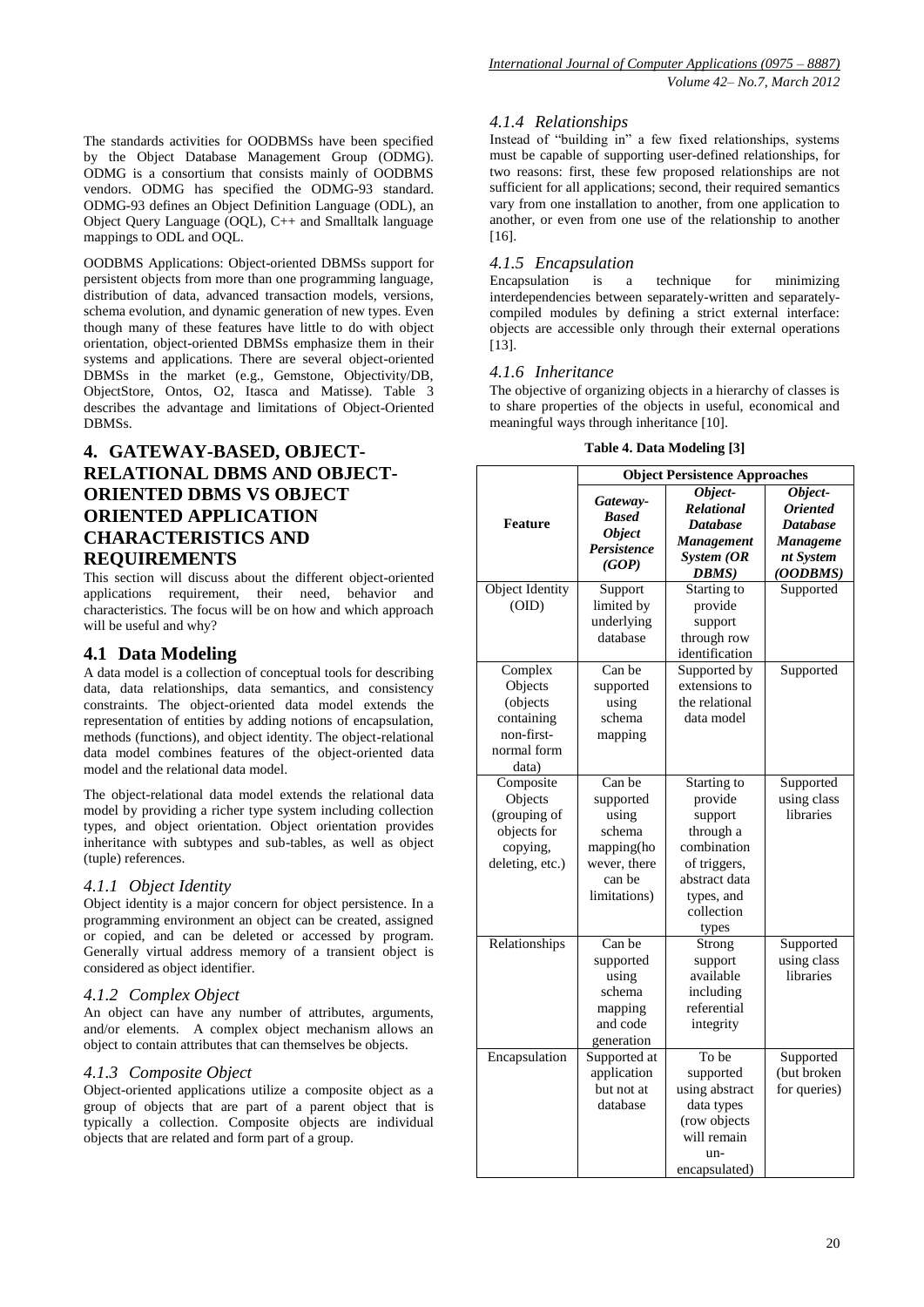|              | <b>Object Persistence Approaches</b>                                     |                                                                                             |                                                                                                  |  |
|--------------|--------------------------------------------------------------------------|---------------------------------------------------------------------------------------------|--------------------------------------------------------------------------------------------------|--|
| Feature      | Gateway-<br><b>Based</b><br><b>Object</b><br><b>Persistence</b><br>(GOP) | Object-<br><b>Relational</b><br><b>Database</b><br><b>Management</b><br>System (OR<br>DBMS) | Object-<br><i><b>Oriented</b></i><br><b>Database</b><br><b>Manageme</b><br>nt System<br>(OODBMS) |  |
| Inheritance  | Can be                                                                   | To be                                                                                       | Supported                                                                                        |  |
|              | supported                                                                | supported                                                                                   | as in an                                                                                         |  |
|              | using                                                                    | (separate                                                                                   | object                                                                                           |  |
|              | schema                                                                   | inheritance                                                                                 | oriented                                                                                         |  |
|              | mapping                                                                  | hierarchies for                                                                             | programmin                                                                                       |  |
|              | (however,                                                                | tables and                                                                                  | g language                                                                                       |  |
|              | there can be                                                             | abstract data                                                                               | (OOPL)                                                                                           |  |
|              | technical<br>limitations)                                                | types)                                                                                      |                                                                                                  |  |
| Method       | Supported                                                                | Supported                                                                                   | Supported                                                                                        |  |
| overriding,  | as in an                                                                 | (method                                                                                     | as in an                                                                                         |  |
| overloading, | <b>OOPL</b>                                                              | dispatching is                                                                              | <b>OOPL</b>                                                                                      |  |
| and          |                                                                          | based on the                                                                                |                                                                                                  |  |
| dynamic      |                                                                          | generic                                                                                     |                                                                                                  |  |
| dispatching  |                                                                          | function                                                                                    |                                                                                                  |  |
|              |                                                                          | model not the                                                                               |                                                                                                  |  |
|              |                                                                          | classical                                                                                   |                                                                                                  |  |
|              |                                                                          | object model)                                                                               |                                                                                                  |  |

# *4.1.7 Method Overriding, Overloading and Dynamic Dispatching*

Virtual operations represent a powerful mechanism for implementing software reuse, late binding and polymorphism. A virtual operation is the specification of a routine that can be redefined in descendant classes [14].

Collection types include nested relations, sets, multisets, and arrays, and the object-relational model permits attributes of a table to be collections. Table 4 compares the three approaches under various data modeling parameters.

There are various modeling features given by existing objectoriented programming languages like C++ and Smalltalk. The applications that are written in these programming languages use a number of object-oriented modeling features like encapsulation, inheritance, and dynamic binding. There are several complex issues arise in providing support for an object-oriented data model and the table below discuss those issues in detail.

#### **4.2 Data Access**

In this section, we discuss about how application objects can be created and stored, how support is provided for navigational and ad hoc query types of access to persistent data and the interaction between client and server, specifically the method by which objects are communicated between client and server. Also we discuss some important application support items including schema evolution, integrity constraints etc. Table 5 provides data access comparisons among GOP, ORDBMS and OODBMS approaches.

The brief detail of above features is written below:-

#### *4.2.1 Creating and accessing persistent data*

The best way to support persistence is to do it in a way that it is possible to create persistent and transient objects of the same type in an application. There are two main methods of adding persistence to objects of an instance, one is by overloading the new operator and other is by requiring that every class having persistent instances inherit from a common

class and definition and implementation of this common class is provided by the database system. The reading of persistent data in all three approaches can be made virtually transparent to the application. However, updating data in a GOP system is typically not transparent and an application will need to inform the system explicitly of objects that have been changed. Updating data in GOP can be done by having some (little) encapsulation. For example, update of relationships, but changing an atomic field like an integer is impossible to encapsulate.

In an ORDBMS, updates are non-transparent as these are done using a separate UPDATE statement. The OODBMSs vary in their degree of transparency, ranging from ObjectStore where updates can be made completely transparent, to other systems such as Versant where an object has to be explicitly marked "dirty" by an application.

#### *4.2.2 Navigation*

OODBMS development was driven by the applications that needed fast navigational access (e.g., verification and routing an integrated circuit might be an extremely CPU-intensive operation that requires fast access to component objects). OODBMSs (e.g.,ObjectStore) provide extremely fast navigational access to data by making use of operating system support for page faulting. In GOP system, navigation can be supported by mapping object accesses to the databases that store the data. Naive algorithms for navigation using a relational database could cause very poor performance because of generating one SQL query for every object access.

**Table 5. Data Access [3]**

|                | <b>Object Persistence Approaches</b>                           |                                                                                                          |                                                                                   |
|----------------|----------------------------------------------------------------|----------------------------------------------------------------------------------------------------------|-----------------------------------------------------------------------------------|
| <b>Feature</b> | Gateway-<br><b>Based Object</b><br><b>Persistence</b><br>(GOP) | Object-<br><b>Relational</b><br><b>Database</b><br><b>Manageme</b><br>nt System<br>(OR)<br><b>DBMS</b> ) | Object-<br><b>Oriented</b><br><b>Database</b><br>Management<br>System<br>(OODBMS) |
| Creating and   | Supported                                                      | Supported                                                                                                | Supported                                                                         |
| accessing      | (might not be                                                  | (not)                                                                                                    | (degree of                                                                        |
| persistent     | entirely                                                       | transparent                                                                                              | transparency                                                                      |
| data           | transparent to                                                 | since                                                                                                    | depends on                                                                        |
|                | the                                                            | application                                                                                              | individual                                                                        |
|                | application)                                                   | always has                                                                                               | product)                                                                          |
|                |                                                                | to take                                                                                                  |                                                                                   |
|                |                                                                | explicit                                                                                                 |                                                                                   |
|                |                                                                | action)                                                                                                  |                                                                                   |
| Navigation     | Can be                                                         | Currently                                                                                                | Supported                                                                         |
|                | supported by                                                   | supported                                                                                                | efficiently by                                                                    |
|                | transparently                                                  | by joins (to                                                                                             | most products                                                                     |
|                | mapping                                                        | he                                                                                                       |                                                                                   |
|                | object                                                         | supported                                                                                                |                                                                                   |
|                | accesses to                                                    | efficiently                                                                                              |                                                                                   |
|                | underlying                                                     | using row                                                                                                |                                                                                   |
|                | database                                                       | identificatio                                                                                            |                                                                                   |
|                | operations                                                     | n)                                                                                                       |                                                                                   |
|                | (pre-                                                          |                                                                                                          |                                                                                   |
|                | fetching/cachi                                                 |                                                                                                          |                                                                                   |
|                | ng needed for                                                  |                                                                                                          |                                                                                   |
|                | good<br>performance)                                           |                                                                                                          |                                                                                   |
| Ad hoc         | Supported                                                      | Excellent                                                                                                | Supported but                                                                     |
| query facility | using data                                                     | support                                                                                                  | with                                                                              |
|                | store specific                                                 | (impedance                                                                                               | limitations                                                                       |
|                | query                                                          | mismatch                                                                                                 |                                                                                   |
|                |                                                                |                                                                                                          |                                                                                   |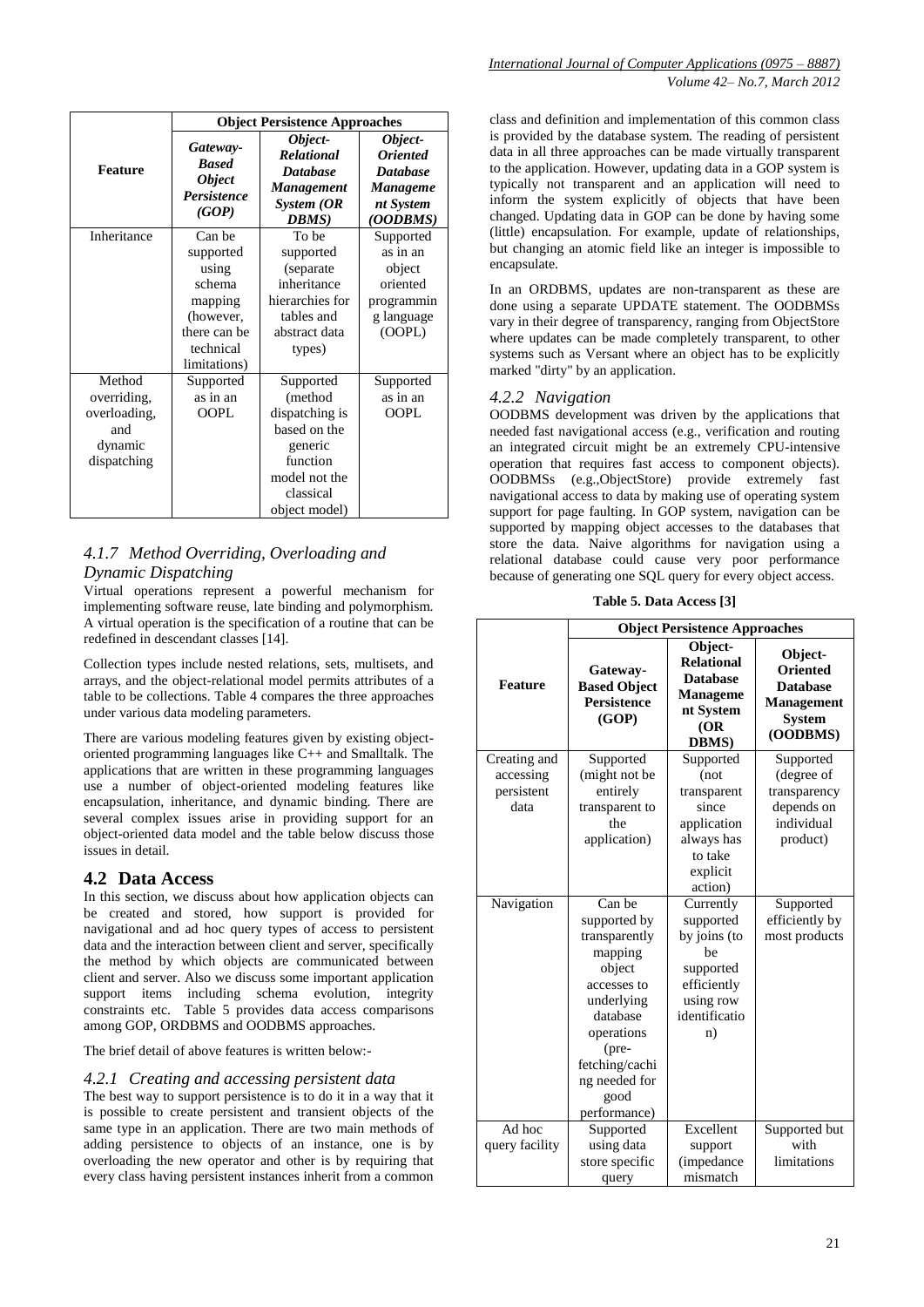|                                          | <b>Object Persistence Approaches</b>                                            |                                                                                                          |                                                                                                 |  |
|------------------------------------------|---------------------------------------------------------------------------------|----------------------------------------------------------------------------------------------------------|-------------------------------------------------------------------------------------------------|--|
| <b>Feature</b>                           | Gateway-<br><b>Based Object</b><br><b>Persistence</b><br>(GOP)                  | Object-<br><b>Relational</b><br><b>Database</b><br><b>Manageme</b><br>nt System<br>(OR)<br><b>DBMS</b> ) | Object-<br><b>Oriented</b><br><b>Database</b><br><b>Management</b><br><b>System</b><br>(OODBMS) |  |
|                                          | language (not                                                                   | remains an                                                                                               |                                                                                                 |  |
|                                          | integrated<br>well with<br>object                                               | issue)                                                                                                   |                                                                                                 |  |
|                                          | representation                                                                  |                                                                                                          |                                                                                                 |  |
| Object server                            | Object server                                                                   | Object                                                                                                   | Can be page                                                                                     |  |
| vs. page<br>server                       |                                                                                 | server                                                                                                   | server or<br>object server                                                                      |  |
| Schema<br>evolution                      | Limited<br>support<br>(complete<br>support might<br>be difficult to<br>provide) | Supported                                                                                                | Supported                                                                                       |  |
| Integrity<br>constraints<br>and triggers | No support                                                                      | Strongly<br>supported                                                                                    | No support                                                                                      |  |

GOP systems handle this performance problem by maintaining a large cache of application objects in main memory, and by providing facilities for fetching objects before they are needed.

#### *4.2.3 Ad hoc query facility*

A system which uses GOP method normally does not implement a new query language on the representation of the object. The query under GOP method works on the base data model which is not object-oriented and this does not proceed well with the object model of the application and hence it creates the problems of impedance mismatching. In the areas related to optimization and index management, an ORDBMS supports queries in an efficient manner. In OODBMS, the support of query language is an extension of the objectoriented programming language [3]. Encapsulation is not supported in OODBMS query languages but they are allowed to access the structure of the data. This can not be avoided after the time when ad-hoc queries needed arbitrary computations on the data.

#### *4.2.4 Object server Vs page server*

In client/server architecture, the workload and tasks are divided both for client and server. So the database management systems need to make use of the resources available at the client and the server in efficient way. An object server can either receive requests for a single object (which is using for instance, an object identifier) or a set of objects using a query. ORDBMSs and GOP systems can be considered as object servers, but OODBMSs can be both object and page servers. Examples of page server architectures include ObjectStore and O2.

#### *4.2.5 Schema evolution*

Two separate parts are involved in Schema evolution. The first involves changing the schema, and the second involves changing and developing existing Data (that is in the form of the old schema) to their new representation based on the modified schema.

In a GOP system, schema evolution support might be extremely limited. However, schema without change in the underlying data might be easy to achieve and we can call it mapping evolution. ORDBMSs can provide strong support for schema evolution of table definitions. In OODBMSs, the data model is complex so schema evolution in an OODBMS cannot be completely automated as in a relational DBMS.

#### *4.2.6 Integrity constraints and triggers*

There is no GOP system available in these days that provide support for integrity constraints and triggers. ORDBMSs provide excellent support for integrity constraints and triggers. OODBMSs provide virtually no support for integrity constraints and triggers.

#### **4.3 Data Sharing**

In this, we discuss about how support is provided for applications by the various DBMSs for sharing data between concurrent users, crash recovery, advanced transaction models (long transactions, versioning, nested transactions), and distributed access to data.

#### *4.3.1 ACID transactions*

OODBMSs support the conventional type of short transactions termed ACID transactions. OODBMSs do support various types of locking. The standard lock types are page locks and object locks (also known as record locks in RDBMSs). GOP System provide limited support for ACID (atomicity, consistency, isolation, and durability) transactions since the object cache maintained at the application is loosely coupled to the DBMS. ORDBMSs support all the traditional lock types available in relational DBMS (tuple, page, and table locks).

|                                      | <b>Object Persistence Approaches</b>                                                                          |                                                                                                            |                                                                                          |  |
|--------------------------------------|---------------------------------------------------------------------------------------------------------------|------------------------------------------------------------------------------------------------------------|------------------------------------------------------------------------------------------|--|
| <b>Feature</b>                       | Gateway-<br><b>Based Object</b><br><b>Persistence</b><br>(GOP)                                                | Object-<br><b>Relational</b><br><b>Database</b><br><b>Management</b><br><b>System (OR</b><br><b>DBMS</b> ) | Object-<br><b>Oriented</b><br><b>Database</b><br><b>Manageme</b><br>nt System<br>(OODBMS |  |
| <b>ACID</b><br>transaction<br>s      | Support<br>limited by the<br>underlying<br>data store<br>(cache<br>management<br>might cause<br>complications | Supported                                                                                                  | Supported                                                                                |  |
| Crash<br>recovery                    | Recovery<br>handled by the<br>backend data<br>store<br>(cache is not<br>recovered)                            | Strongly<br>supported                                                                                      | Supported<br>(degree of<br>support<br>varies with<br>individual<br>product)              |  |
| Advanced<br>transaction<br>model     | No support                                                                                                    | No support                                                                                                 | Supported<br>in some<br>products                                                         |  |
| Security,<br>views, and<br>integrity | Support<br>determined by<br>the<br>underlying                                                                 | Strongly<br>supported                                                                                      | Limited<br>support                                                                       |  |

**Table 6. Data Sharing [3]**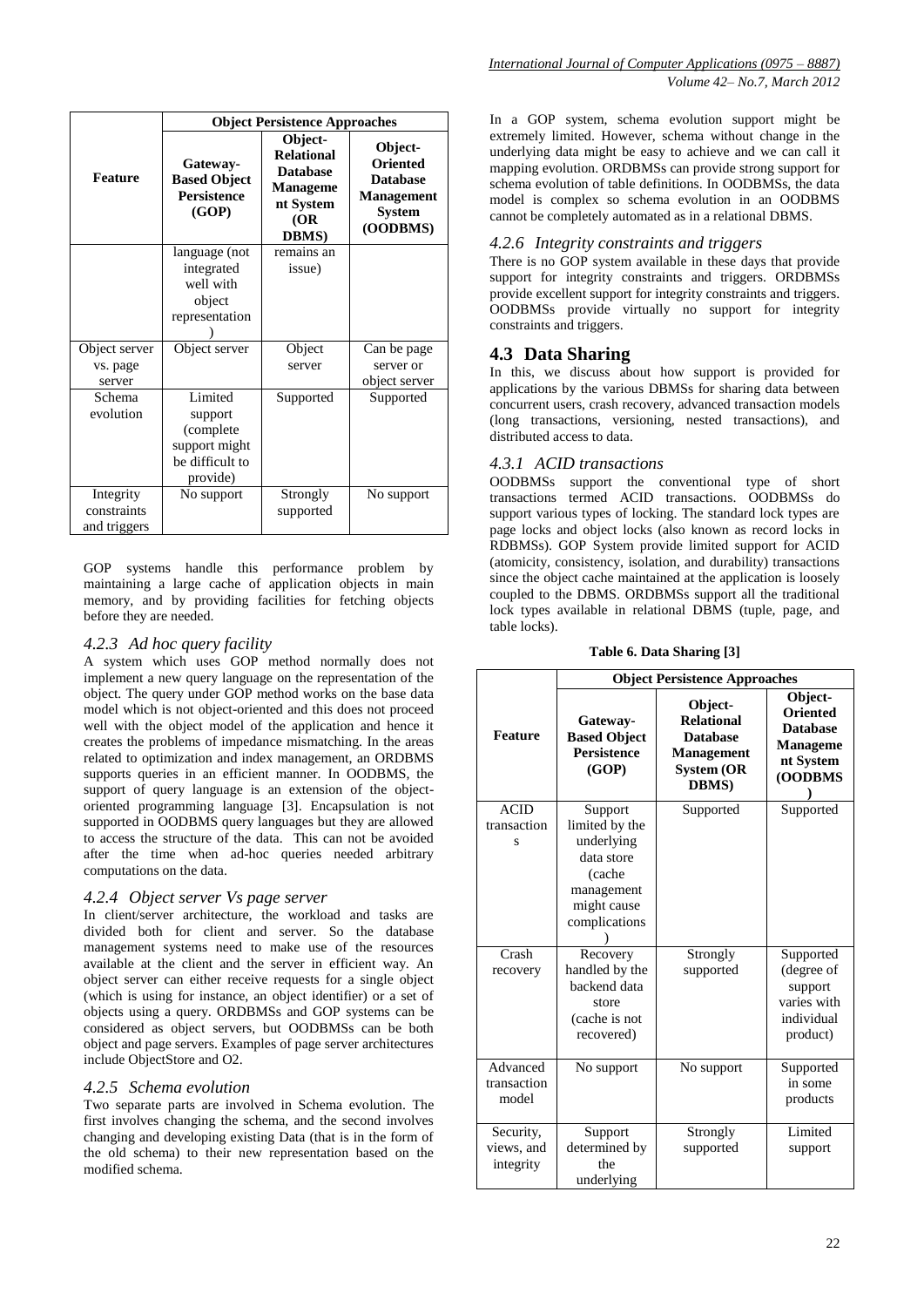|         | <b>Object Persistence Approaches</b>                           |                                                                                                            |                                                                                          |  |
|---------|----------------------------------------------------------------|------------------------------------------------------------------------------------------------------------|------------------------------------------------------------------------------------------|--|
| Feature | Gateway-<br><b>Based Object</b><br><b>Persistence</b><br>(GOP) | Object-<br><b>Relational</b><br><b>Database</b><br><b>Management</b><br><b>System (OR</b><br><b>DBMS</b> ) | Object-<br><b>Oriented</b><br><b>Database</b><br><b>Manageme</b><br>nt System<br>(OODBMS |  |
|         | data store                                                     |                                                                                                            |                                                                                          |  |

#### *4.3.2 Crash recovery*

GOP systems provide whatever support is available in the underlying data store. ORDBMSs are strong in this area because of relation DBMS extension. OODBMSs provide recovery support and this support is not robust as it is in commercial relational DBMSs which provide more advanced features such as media recovery.

#### *4.3.3 Advanced transaction models*

OODBMSs provide better support for advanced transaction model that is not supported very well by existing relational DBMSs and GOP or ORDBMSs.

#### *4.3.4 Security, views, and integrity*

ORDBMSs support robust security mechanisms using the view mechanism, and by ensuring that the entire application executes in its own address space. In contrast, OODBMSs by using the page server concept, allow clients to cache data for acceptable performance.

Data sharing characteristics compared among GOP, ORDBMS and OODBMS in Table 6. ACID transactions, crash recovery, advanced transaction models and security, views and integrity are the parameters used for comparison.PERSISTENT SYSTEMS: USING C++, JAVA, .NET

The Object Database Management Group (ODMG) standards define classes and other constructs for creating and accessing persistent objects from C++ and from Java [8].

#### **4.4 Persistent C++ Systems**

C++ is a powerful language and very much preferred for system programming. C++ language is based on object oriented concepts, so its object oriented features provides extended support for persistent even without changing the language itself [8]. Inheritance is a great feature of OOPs that help us extending the persistent feature in sub-classes. For example we can declare a class called PersistentObject with number of attributes and corresponding methods to support persistence; any other classes that should be persistent can be made a subclass of this class, and thereby inherit the support for persistence.

In C++ class libraries are very much used for writing the components, and same can be used for providing the support for object persistent. There are both positive and negative aspects of class libraries if using for persistent support. Class libraries require minimal changes to C++ and relatively easy to implement. However, it comes with some drawbacks also. The programmer needs a deep analysis and much more time is required to write a program that handles persistent objects. The complexity for the programmer is to specify integrity constraints on the schema or to provide support for declarative querying. Some persistent C++ implementations support extensions to the C++ syntax to make these tasks easier.

EC++ objects use C++ transparently to distribution and persistence [15].

ODMG has been working on standardizing language extensions to C++ and Smalltalk to support persistence and on defining the class libraries to support persistence. The OMDG standard provides all functionality via class libraries, without any extension to language.

# **4.5 Persistent Java Systems**

Java is the most preferred language for writing databases based applications. Due to rapid growth in usage, Java was also improved with market trends. There was requirement and demand to additional support for persistent encourages many programmers and organizations to add frameworks and define standards. Compare to C++, Java is differentiating in use of persistent by reachability.

We should make class persistence capable if the object of this class is reachable from persistent root. This can be achieved by running a post processor on the class code generated by compiling the Java program. Manually making a class persistent capable is possible. By inserting the appropriate declaration we can make class persistence capable, however it is a complex process.

The serialization and RMI features of Java, make basic object persistence a possibility without excessive effort required from the programmer [17]. However some knowledge of data movement and the underlying storage mechanism is still required.

Enterprise Java Beans (EJB) is an interface layer implemented on top of a JDBC/RDBMS which provides a consistent method of presenting persistent data application components that can be shared across many simultaneous remote and local client connections [18]. Frameworks such as JDO and Hibernate allow a Java programmer to program completely in the object-oriented paradigm while persisting data in a relational database [19]. The framework handles the mapping of objects to relational tables.

The ODMG model for object persistence in Java programs differs from the model for persistence support in C++ programs. The biggest difference is the use of persistence by reachability in Java [8]. Objects are not explicitly created in a database. Instead, names are given to objects in the database that serve as roots for persistence. These objects, and any objects reachable from these objects, are persistent.

The ODMG standards for Java define collection type such as DSet, DBag, and DList that extend the standard Java collection types [8]. Java already defines an iterator type to iterate over collections.

# **4.6 Persistent .NET Systems**

Microsoft .NET is similar to Java in nature. .NET provides services to components at runtime via interception. At component creation, .NET creates an interceptor that wraps the component's interface and contains the .NET "property" logic to provide services at runtime [21]. There are many customized frameworks are available which supports objectrelational mapping for .NET. Microsoft .NET provides two methods to serialize the objects. First method is using the XmlSerializer class defined in the System.Xml.Serialization namespace [9]. The second method is to use .Net formatters which are similar to the serialization process in Java. The XmlSerializer is the easier method but is not as efficient as the .NET formatters.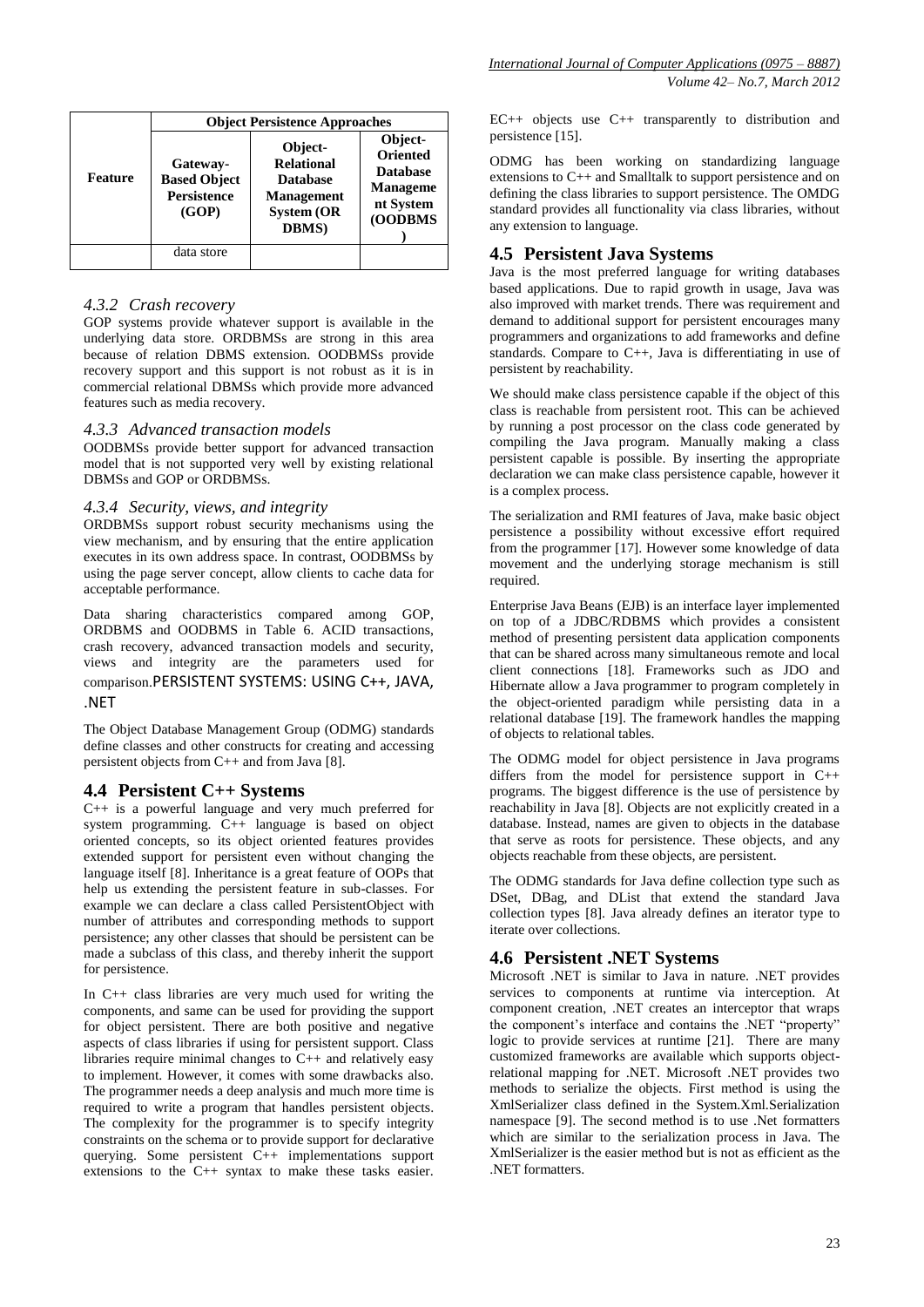# **5. CONCLUSION**

In this paper we have discussed the various features used in object-oriented applications; how well these features are supported in the GOP, ORDBMS and OODBMS object persistence methods; also the advantages and limitations of each of these methods.

The GOP method is simplest approach and referred as middleware approach. GOP method stores persistent objects using relational databases, hierarchical databases, or flat files. GOP is having many benefits but comes with drawbacks as well. This approach is good for integrating diversified enterprise information systems and providing a common framework for building object-oriented applications. GOP is recommended for managing shared, distributed, heterogeneous, and language neutral persistent business objects. Looking into the negative aspects, there are some disadvantages to blindly mapping object-oriented models to non-object-oriented databases. Applications that have an extreme need to access legacy data and heterogeneous data, while allowing legacy applications to continue to work on the legacy data are best suitable for using GOP method.

The ORDBMS is featured with handling complex data type, powerful query languages and high protection. ORDBMS method is considered as a bottom-up method, which combined the features of both relational and object oriented model. ORDBMS enhances the relational data model by applying object-oriented modeling features to it. This method is best suitable for extending the usefulness of existing, legacy data stored in relational databases. It has the good base for fixing the issues of impedance mismatch and performance penalty. Also, when all three object persistence methods are compared, ORDBMS method has the best robustness, concurrency, and crash recovery features. But, on the negative side, this approach concentrates only on data stored in relational databases or whatever data that can be stored in future extended relational databases. The best suitable applications to follow this approach are the one which strive for extremely good query support, high quality security, integrity, concurrency, robustness and high transaction rates.

The OODBMS method is considered as a top-down method, which involves adding persistence support to objects in an object-oriented programming language. It is an efficient method for saving application objects, e.g., view objects or presentation objects. This method is considered to be one of the best future methods for providing an efficient persistence mechanism, from a programming language perspective. Impedance mismatch is avoided by OODBMSs approach by providing wider support for the data modeling characteristics. But on the negative side, OODBMSs do not provide as good a query feature as ORDBMSs. In addition to this, the transaction rates which are supported by the OODBMSs have not yet reach the high rates supported by relational DBMSs. Applications which does not have complex query, that require an efficient navigational performance and that are ready to compromise with the security and integrity for attaining good performance are perfectly matched for using OODBMSs.

Even though every object persistence method has its own positive and negative impact on object data, in the coming days, it is more obvious that we will see the continued presence of OODBMSs that satisfy the needs of specialized markets, the continued existence of ORDBMSs that satisfy the needs of traditional commercial markets, and the increasing importance and existence of the Gateways combined with object query, object transaction and workflow,

and object security. So selection of a best persistence method is an important factor for an object-oriented application developer for storing objects depending on the type of objectoriented application.

## **6. REFERENCES**

- [1] C. Booch, Object-Oriented Analysis and Design with Applications,
- second edition, The Benjamin/Cummings Publishing Company, Redwood City, CA (1994).
- [2] Matt Weisfeld, The Object-Oriented Thought Process, Third Edition 3ed.Sep.2008
- [3] V. Srinivasan and D. T Chang, "Object persistence in object-oriented applications, " IBM Systems Journal, vol. 36, pp. 66–87, 1997
- [4] Jim Coker, Object Persistence and Distribution, http://java.sun.com/developer/technicalArticles/RMI/Obj ectPersist/
- [5] Scott W. Ambler, Impedance Mismatch, http://www.agiledata.org/essays/impedanceMismatch.ht ml
- [6] Raffi Khatchadourian, Object Databases: an Analytical http://www.cse.ohiostate.edu/~khatchad/reports/khatchad-objdb.pdf
- [7] Common Object Request Broker Architecture (CORBA) Specification, Version 3.2, http://www.omg.org/spec/CORBA/3.2/Interfaces/PDF
- [8] Silberschatz−Korth−Sudarshan: Database System Concepts, Fourth Edition
- [9] Patrik Hildenborg, Muhammad Irfan Tahir, Object Persistence: Persistence approaches in object oriented environment, http://www.idt.mdh.se/kurser/cd5130/msl/2005lp4/downl oads/reports/object\_persistence.pdf
- [10] Ashrafuzzaman, M.; Kusalik, A.J., An implementation architecture for orthogonally persistent deductive objectoriented database systems, Database Engineering and Applications, 1999. IDEAS '99. International Applications, 1999. IDEAS '99. International Symposium Proceedings
- [11] S. J. White and D. J. DeWitt. A performance study of alternative object faulting and pointer swizzling strategies. In L.-Y. Yuan, editor, International Conference on Very Large Databases, number 18, pages 419–431, Vancouver, Canada, August 23-27, 1992.
- [12] Vogelsang, H.; Brinkschulte, U.; Stormanolakis, M.;,Archiving system states by persistent objects, Engineering of Computer-Based Systems,1996.
- [13] Systems,1996. Proceedings., IEEE Symposium and Workshop on Engineering of Computer-Based SystemsA. Snyder, "Encapsulation and Inheritance in Object-Oriented Programming Languages," OOPSLA '86 Proceedings, ACM Sigplan Notices, Vol 21 N. 11, pp. 38-45, 1986.
- [14] B. Strousrtrup, The C++ Programming Language, Addison-Wesley Series in Computer Science, 1986.
- [15] Sequeira, M.; Marques, J.A.;, Can C++ be used for programming distributed and persistent objects?, Object Orientation in Operating Systems, 1991.